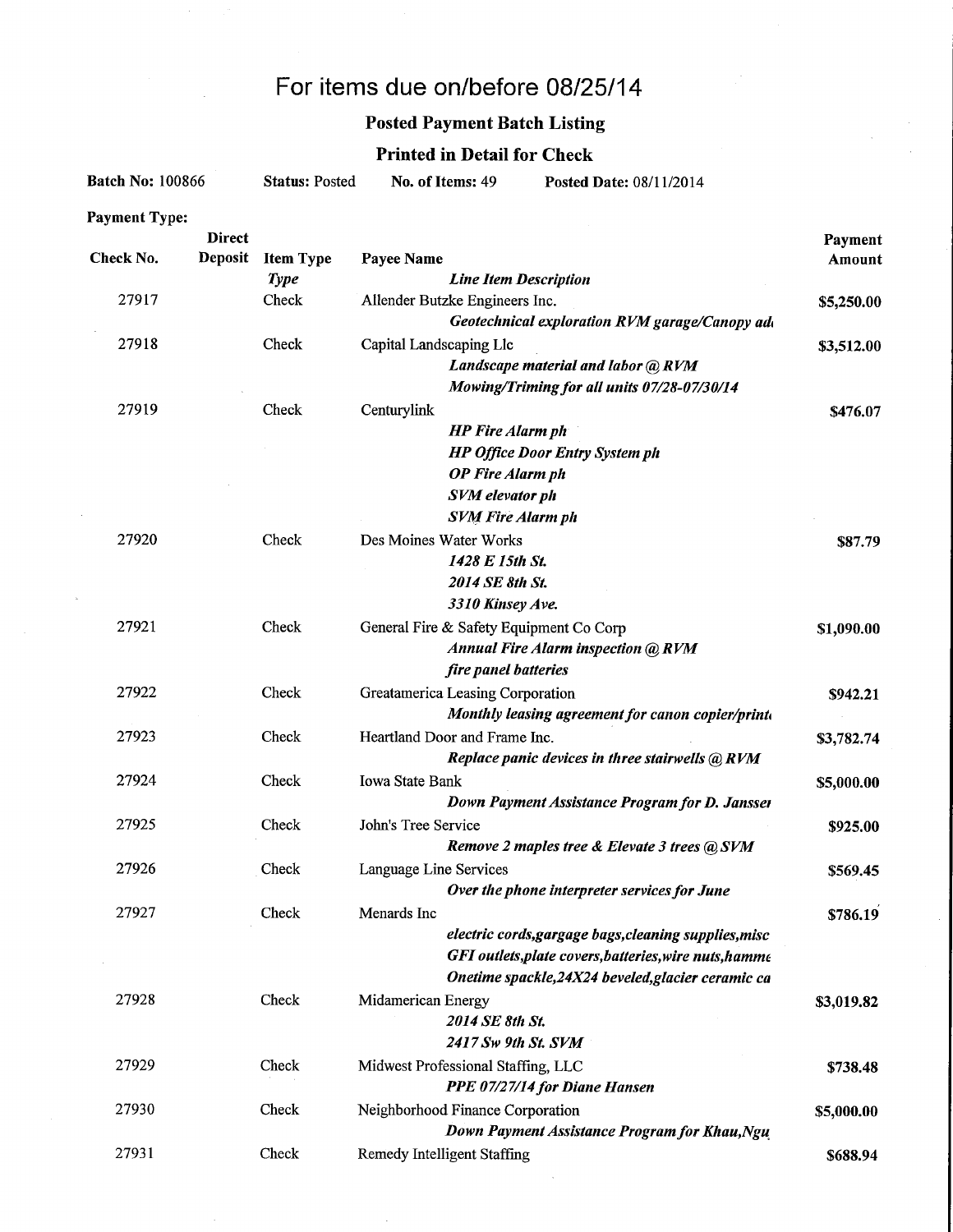| <b>Payment Type:</b> |                |                  |                                    |                                                      |               |
|----------------------|----------------|------------------|------------------------------------|------------------------------------------------------|---------------|
|                      | <b>Direct</b>  |                  |                                    |                                                      | Payment       |
| Check No.            | <b>Deposit</b> | <b>Item Type</b> | Payee Name                         |                                                      | <b>Amount</b> |
|                      |                | <b>Type</b>      |                                    | <b>Line Item Description</b>                         |               |
| 27931                |                | Check            | <b>Remedy Intelligent Staffing</b> |                                                      | \$688.94      |
|                      |                |                  |                                    | PPE 07/20/14 for Sandra Konkler                      |               |
| 27932                |                | Check            | Nite Owl Printing                  |                                                      | \$1,337.00    |
|                      |                |                  |                                    | <b>2014 PH Application Packet</b>                    |               |
|                      |                |                  |                                    | Declaration of 214 status, Rent Calc, Auth of Releas |               |
|                      |                |                  |                                    | <b>Folding PH letters for leasing</b>                |               |
|                      |                |                  |                                    | <b>S8 Request for Tenancy Approval RFTA</b>          |               |
| 27933                |                | Check            | Preferred Pest Control Inc         |                                                      | \$9,800.00    |
|                      |                |                  |                                    | Install rodent control @ RVM                         |               |
|                      |                |                  |                                    | Temp-Air bed bug treatment @ RVM #204                |               |
|                      |                |                  |                                    | Temp-Air bed bug treatment (a) RVM #206              |               |
|                      |                |                  |                                    | Temp-Air bed bug treatment @ RVM #406                |               |
|                      |                |                  |                                    | Temp-Air bed bug treatment @ RVM #408                |               |
|                      |                |                  |                                    | Temp-Air bed bug treatment @ RVM #409                |               |
|                      |                |                  |                                    | Temp-Air bed bug treatment @ RVM #416                |               |
|                      |                |                  |                                    | Temp-Air bed bug treatment @ RVM #417                |               |
|                      |                |                  |                                    | Temp-Air bed bug treatment @ RVM #418                |               |
|                      |                |                  |                                    | Temp-Air bed bug treatment @ RVM #617                |               |
|                      |                |                  |                                    | Temp-Air bed bug treatment @ RVM #619                |               |
|                      |                |                  |                                    | Temp-Air bed bug treatment @ RVM #708                |               |
| 27934                |                | Check            | <b>Smith's Sewer Service</b>       |                                                      | \$140.00      |
|                      |                |                  |                                    | Labor to clean sink line $\omega$ RVM #212           |               |
|                      |                |                  |                                    | Labor to clean sink line @ RVM #212 & 213            |               |
| 27935                |                | Check            | Sundberg Co                        |                                                      | \$34.30       |
|                      |                |                  |                                    | <b>Capacitor</b> for fridge                          |               |
| 27936                |                | Check            | Waste Management Of Iowa           |                                                      | \$1,289.07    |
|                      |                |                  |                                    | Trash removal @ HP                                   |               |
|                      |                |                  |                                    | Trash removal @ OP                                   |               |
|                      |                |                  |                                    | Trash removal @ RVM                                  |               |
|                      |                |                  |                                    | Trash removal @ SVM                                  |               |
|                      |                |                  |                                    |                                                      |               |

| <b>Total for Payment Type:</b> | \$44,469.06 |
|--------------------------------|-------------|
| Total for Batch No: 100866     | \$44,469.06 |
| Total for All Batch(s):        | \$44,469.06 |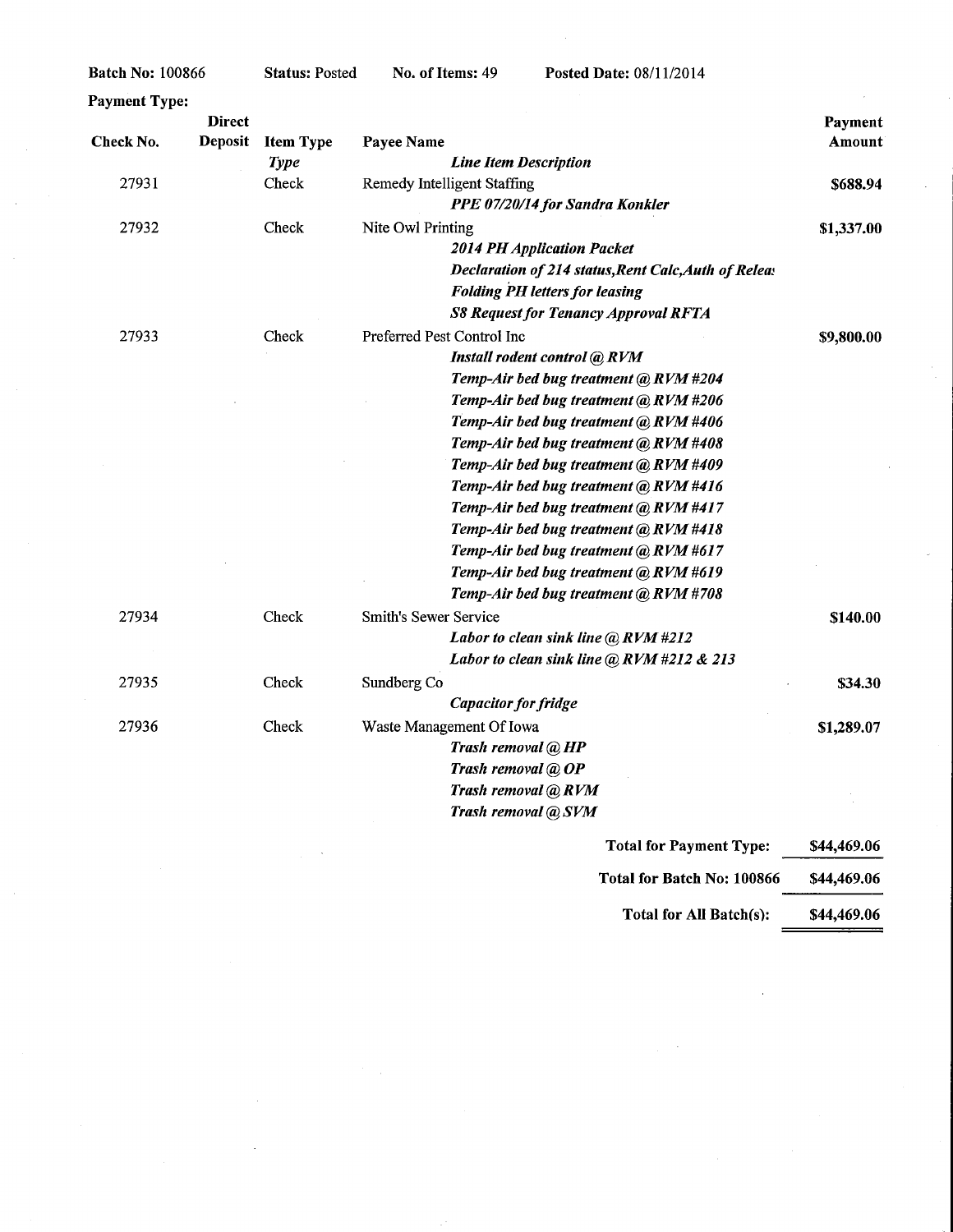# For items due on/before 09/01/14

### Posted Payment Batch Listing

## Printed in Detail for Check

| <b>Direct</b><br>Payment<br><b>Deposit</b><br>Check No.<br><b>Item Type</b><br><b>Payee Name</b><br>Amount<br><b>Type</b><br><b>Line Item Description</b><br><b>Amount</b><br>Check<br>27937<br>Capital Sanitary Supply<br>\$271.50<br>shampoo,wax<br>27938<br>Check<br>Cara Weis<br>\$11.20<br><b>Mileage for July'14</b><br>Cbc Innovis Inc<br>27939<br>Check<br>\$100.95<br>Pre-screening<br>27940<br>Centurylink<br>Check<br>\$783.83<br><b>EVM Fire Dept. Ph</b><br><b>HP</b> Fire Dept. Ph<br>OP Fire Dept. ph<br><b>OP Office Entry System PH</b><br><b>RVM Fire Alarm</b><br><b>RVM Fire Dept.</b><br><b>SVM Door Ph</b><br><b>SVM Fire Dept. ph</b><br>27941<br>Check<br><b>Constellation Newenergy Gas Division</b><br>\$1,472.47<br>Gas cost for the month of June'14 all mano.<br>Deb Johann<br>27942<br>Check<br>\$31.76<br>Paper towels to kitchen<br>27943<br>Check<br>Denise Carrington<br>\$22.74<br>Mileage for July '14<br>27944<br>Check<br>Des Moines Real Estate Services<br>\$350.00<br>Appraisal fee @ 1125 11th St.<br>Des Moines Water Works<br>27945<br>Check<br>\$1,842.44<br>1429 Sampson St<br>2234 E 34th St.<br>3208 E 9th St.<br>3700 E 31st St.<br>Doors Inc<br>27946<br>Check<br>\$612.00<br>30 Spring hinges and 18 hinges for RVM<br>27947<br>Check<br>Housing Forms Inc<br>\$429.10<br>HUD-593-PIH(10) A GOOD PLACE TO LI<br>Check<br>Kathy Smith<br>27948<br>\$19.98<br><b>Mileage for July '14</b><br>27949<br>Check<br>Kent Vaughn Reglazing<br>\$550.00<br>tub repair<br>Check<br>Majestic Limousine Services Inc.<br>27950<br>\$409.50<br>Limousine services for all manors tenants (a<br>Menards Inc<br>27951<br>Check<br>\$1,255.32<br>1-1/4 & 1-1/2 P-Trap, sink tailpiece, $1/2$ " cls | <b>Batch No: 100901</b> |  | <b>Status: Posted</b> | No. of Items: 61<br>Posted Date: 08/18/2014 |  |  |  |
|---------------------------------------------------------------------------------------------------------------------------------------------------------------------------------------------------------------------------------------------------------------------------------------------------------------------------------------------------------------------------------------------------------------------------------------------------------------------------------------------------------------------------------------------------------------------------------------------------------------------------------------------------------------------------------------------------------------------------------------------------------------------------------------------------------------------------------------------------------------------------------------------------------------------------------------------------------------------------------------------------------------------------------------------------------------------------------------------------------------------------------------------------------------------------------------------------------------------------------------------------------------------------------------------------------------------------------------------------------------------------------------------------------------------------------------------------------------------------------------------------------------------------------------------------------------------------------------------------------------------------------------------------------------------------------------------------------------------------------------|-------------------------|--|-----------------------|---------------------------------------------|--|--|--|
|                                                                                                                                                                                                                                                                                                                                                                                                                                                                                                                                                                                                                                                                                                                                                                                                                                                                                                                                                                                                                                                                                                                                                                                                                                                                                                                                                                                                                                                                                                                                                                                                                                                                                                                                       | <b>Payment Type:</b>    |  |                       |                                             |  |  |  |
|                                                                                                                                                                                                                                                                                                                                                                                                                                                                                                                                                                                                                                                                                                                                                                                                                                                                                                                                                                                                                                                                                                                                                                                                                                                                                                                                                                                                                                                                                                                                                                                                                                                                                                                                       |                         |  |                       |                                             |  |  |  |
|                                                                                                                                                                                                                                                                                                                                                                                                                                                                                                                                                                                                                                                                                                                                                                                                                                                                                                                                                                                                                                                                                                                                                                                                                                                                                                                                                                                                                                                                                                                                                                                                                                                                                                                                       |                         |  |                       |                                             |  |  |  |
|                                                                                                                                                                                                                                                                                                                                                                                                                                                                                                                                                                                                                                                                                                                                                                                                                                                                                                                                                                                                                                                                                                                                                                                                                                                                                                                                                                                                                                                                                                                                                                                                                                                                                                                                       |                         |  |                       |                                             |  |  |  |
|                                                                                                                                                                                                                                                                                                                                                                                                                                                                                                                                                                                                                                                                                                                                                                                                                                                                                                                                                                                                                                                                                                                                                                                                                                                                                                                                                                                                                                                                                                                                                                                                                                                                                                                                       |                         |  |                       |                                             |  |  |  |
|                                                                                                                                                                                                                                                                                                                                                                                                                                                                                                                                                                                                                                                                                                                                                                                                                                                                                                                                                                                                                                                                                                                                                                                                                                                                                                                                                                                                                                                                                                                                                                                                                                                                                                                                       |                         |  |                       |                                             |  |  |  |
|                                                                                                                                                                                                                                                                                                                                                                                                                                                                                                                                                                                                                                                                                                                                                                                                                                                                                                                                                                                                                                                                                                                                                                                                                                                                                                                                                                                                                                                                                                                                                                                                                                                                                                                                       |                         |  |                       |                                             |  |  |  |
|                                                                                                                                                                                                                                                                                                                                                                                                                                                                                                                                                                                                                                                                                                                                                                                                                                                                                                                                                                                                                                                                                                                                                                                                                                                                                                                                                                                                                                                                                                                                                                                                                                                                                                                                       |                         |  |                       |                                             |  |  |  |
|                                                                                                                                                                                                                                                                                                                                                                                                                                                                                                                                                                                                                                                                                                                                                                                                                                                                                                                                                                                                                                                                                                                                                                                                                                                                                                                                                                                                                                                                                                                                                                                                                                                                                                                                       |                         |  |                       |                                             |  |  |  |
|                                                                                                                                                                                                                                                                                                                                                                                                                                                                                                                                                                                                                                                                                                                                                                                                                                                                                                                                                                                                                                                                                                                                                                                                                                                                                                                                                                                                                                                                                                                                                                                                                                                                                                                                       |                         |  |                       |                                             |  |  |  |
|                                                                                                                                                                                                                                                                                                                                                                                                                                                                                                                                                                                                                                                                                                                                                                                                                                                                                                                                                                                                                                                                                                                                                                                                                                                                                                                                                                                                                                                                                                                                                                                                                                                                                                                                       |                         |  |                       |                                             |  |  |  |
|                                                                                                                                                                                                                                                                                                                                                                                                                                                                                                                                                                                                                                                                                                                                                                                                                                                                                                                                                                                                                                                                                                                                                                                                                                                                                                                                                                                                                                                                                                                                                                                                                                                                                                                                       |                         |  |                       |                                             |  |  |  |
|                                                                                                                                                                                                                                                                                                                                                                                                                                                                                                                                                                                                                                                                                                                                                                                                                                                                                                                                                                                                                                                                                                                                                                                                                                                                                                                                                                                                                                                                                                                                                                                                                                                                                                                                       |                         |  |                       |                                             |  |  |  |
|                                                                                                                                                                                                                                                                                                                                                                                                                                                                                                                                                                                                                                                                                                                                                                                                                                                                                                                                                                                                                                                                                                                                                                                                                                                                                                                                                                                                                                                                                                                                                                                                                                                                                                                                       |                         |  |                       |                                             |  |  |  |
|                                                                                                                                                                                                                                                                                                                                                                                                                                                                                                                                                                                                                                                                                                                                                                                                                                                                                                                                                                                                                                                                                                                                                                                                                                                                                                                                                                                                                                                                                                                                                                                                                                                                                                                                       |                         |  |                       |                                             |  |  |  |
|                                                                                                                                                                                                                                                                                                                                                                                                                                                                                                                                                                                                                                                                                                                                                                                                                                                                                                                                                                                                                                                                                                                                                                                                                                                                                                                                                                                                                                                                                                                                                                                                                                                                                                                                       |                         |  |                       |                                             |  |  |  |
|                                                                                                                                                                                                                                                                                                                                                                                                                                                                                                                                                                                                                                                                                                                                                                                                                                                                                                                                                                                                                                                                                                                                                                                                                                                                                                                                                                                                                                                                                                                                                                                                                                                                                                                                       |                         |  |                       |                                             |  |  |  |
|                                                                                                                                                                                                                                                                                                                                                                                                                                                                                                                                                                                                                                                                                                                                                                                                                                                                                                                                                                                                                                                                                                                                                                                                                                                                                                                                                                                                                                                                                                                                                                                                                                                                                                                                       |                         |  |                       |                                             |  |  |  |
|                                                                                                                                                                                                                                                                                                                                                                                                                                                                                                                                                                                                                                                                                                                                                                                                                                                                                                                                                                                                                                                                                                                                                                                                                                                                                                                                                                                                                                                                                                                                                                                                                                                                                                                                       |                         |  |                       |                                             |  |  |  |
|                                                                                                                                                                                                                                                                                                                                                                                                                                                                                                                                                                                                                                                                                                                                                                                                                                                                                                                                                                                                                                                                                                                                                                                                                                                                                                                                                                                                                                                                                                                                                                                                                                                                                                                                       |                         |  |                       |                                             |  |  |  |
|                                                                                                                                                                                                                                                                                                                                                                                                                                                                                                                                                                                                                                                                                                                                                                                                                                                                                                                                                                                                                                                                                                                                                                                                                                                                                                                                                                                                                                                                                                                                                                                                                                                                                                                                       |                         |  |                       |                                             |  |  |  |
|                                                                                                                                                                                                                                                                                                                                                                                                                                                                                                                                                                                                                                                                                                                                                                                                                                                                                                                                                                                                                                                                                                                                                                                                                                                                                                                                                                                                                                                                                                                                                                                                                                                                                                                                       |                         |  |                       |                                             |  |  |  |
|                                                                                                                                                                                                                                                                                                                                                                                                                                                                                                                                                                                                                                                                                                                                                                                                                                                                                                                                                                                                                                                                                                                                                                                                                                                                                                                                                                                                                                                                                                                                                                                                                                                                                                                                       |                         |  |                       |                                             |  |  |  |
|                                                                                                                                                                                                                                                                                                                                                                                                                                                                                                                                                                                                                                                                                                                                                                                                                                                                                                                                                                                                                                                                                                                                                                                                                                                                                                                                                                                                                                                                                                                                                                                                                                                                                                                                       |                         |  |                       |                                             |  |  |  |
|                                                                                                                                                                                                                                                                                                                                                                                                                                                                                                                                                                                                                                                                                                                                                                                                                                                                                                                                                                                                                                                                                                                                                                                                                                                                                                                                                                                                                                                                                                                                                                                                                                                                                                                                       |                         |  |                       |                                             |  |  |  |
|                                                                                                                                                                                                                                                                                                                                                                                                                                                                                                                                                                                                                                                                                                                                                                                                                                                                                                                                                                                                                                                                                                                                                                                                                                                                                                                                                                                                                                                                                                                                                                                                                                                                                                                                       |                         |  |                       |                                             |  |  |  |
|                                                                                                                                                                                                                                                                                                                                                                                                                                                                                                                                                                                                                                                                                                                                                                                                                                                                                                                                                                                                                                                                                                                                                                                                                                                                                                                                                                                                                                                                                                                                                                                                                                                                                                                                       |                         |  |                       |                                             |  |  |  |
|                                                                                                                                                                                                                                                                                                                                                                                                                                                                                                                                                                                                                                                                                                                                                                                                                                                                                                                                                                                                                                                                                                                                                                                                                                                                                                                                                                                                                                                                                                                                                                                                                                                                                                                                       |                         |  |                       |                                             |  |  |  |
|                                                                                                                                                                                                                                                                                                                                                                                                                                                                                                                                                                                                                                                                                                                                                                                                                                                                                                                                                                                                                                                                                                                                                                                                                                                                                                                                                                                                                                                                                                                                                                                                                                                                                                                                       |                         |  |                       |                                             |  |  |  |
|                                                                                                                                                                                                                                                                                                                                                                                                                                                                                                                                                                                                                                                                                                                                                                                                                                                                                                                                                                                                                                                                                                                                                                                                                                                                                                                                                                                                                                                                                                                                                                                                                                                                                                                                       |                         |  |                       |                                             |  |  |  |
|                                                                                                                                                                                                                                                                                                                                                                                                                                                                                                                                                                                                                                                                                                                                                                                                                                                                                                                                                                                                                                                                                                                                                                                                                                                                                                                                                                                                                                                                                                                                                                                                                                                                                                                                       |                         |  |                       |                                             |  |  |  |
|                                                                                                                                                                                                                                                                                                                                                                                                                                                                                                                                                                                                                                                                                                                                                                                                                                                                                                                                                                                                                                                                                                                                                                                                                                                                                                                                                                                                                                                                                                                                                                                                                                                                                                                                       |                         |  |                       |                                             |  |  |  |
|                                                                                                                                                                                                                                                                                                                                                                                                                                                                                                                                                                                                                                                                                                                                                                                                                                                                                                                                                                                                                                                                                                                                                                                                                                                                                                                                                                                                                                                                                                                                                                                                                                                                                                                                       |                         |  |                       |                                             |  |  |  |
|                                                                                                                                                                                                                                                                                                                                                                                                                                                                                                                                                                                                                                                                                                                                                                                                                                                                                                                                                                                                                                                                                                                                                                                                                                                                                                                                                                                                                                                                                                                                                                                                                                                                                                                                       |                         |  |                       |                                             |  |  |  |
|                                                                                                                                                                                                                                                                                                                                                                                                                                                                                                                                                                                                                                                                                                                                                                                                                                                                                                                                                                                                                                                                                                                                                                                                                                                                                                                                                                                                                                                                                                                                                                                                                                                                                                                                       |                         |  |                       |                                             |  |  |  |
|                                                                                                                                                                                                                                                                                                                                                                                                                                                                                                                                                                                                                                                                                                                                                                                                                                                                                                                                                                                                                                                                                                                                                                                                                                                                                                                                                                                                                                                                                                                                                                                                                                                                                                                                       |                         |  |                       |                                             |  |  |  |
|                                                                                                                                                                                                                                                                                                                                                                                                                                                                                                                                                                                                                                                                                                                                                                                                                                                                                                                                                                                                                                                                                                                                                                                                                                                                                                                                                                                                                                                                                                                                                                                                                                                                                                                                       |                         |  |                       |                                             |  |  |  |
|                                                                                                                                                                                                                                                                                                                                                                                                                                                                                                                                                                                                                                                                                                                                                                                                                                                                                                                                                                                                                                                                                                                                                                                                                                                                                                                                                                                                                                                                                                                                                                                                                                                                                                                                       |                         |  |                       |                                             |  |  |  |
|                                                                                                                                                                                                                                                                                                                                                                                                                                                                                                                                                                                                                                                                                                                                                                                                                                                                                                                                                                                                                                                                                                                                                                                                                                                                                                                                                                                                                                                                                                                                                                                                                                                                                                                                       |                         |  |                       |                                             |  |  |  |
|                                                                                                                                                                                                                                                                                                                                                                                                                                                                                                                                                                                                                                                                                                                                                                                                                                                                                                                                                                                                                                                                                                                                                                                                                                                                                                                                                                                                                                                                                                                                                                                                                                                                                                                                       |                         |  |                       |                                             |  |  |  |
|                                                                                                                                                                                                                                                                                                                                                                                                                                                                                                                                                                                                                                                                                                                                                                                                                                                                                                                                                                                                                                                                                                                                                                                                                                                                                                                                                                                                                                                                                                                                                                                                                                                                                                                                       |                         |  |                       |                                             |  |  |  |
|                                                                                                                                                                                                                                                                                                                                                                                                                                                                                                                                                                                                                                                                                                                                                                                                                                                                                                                                                                                                                                                                                                                                                                                                                                                                                                                                                                                                                                                                                                                                                                                                                                                                                                                                       |                         |  |                       |                                             |  |  |  |
|                                                                                                                                                                                                                                                                                                                                                                                                                                                                                                                                                                                                                                                                                                                                                                                                                                                                                                                                                                                                                                                                                                                                                                                                                                                                                                                                                                                                                                                                                                                                                                                                                                                                                                                                       |                         |  |                       |                                             |  |  |  |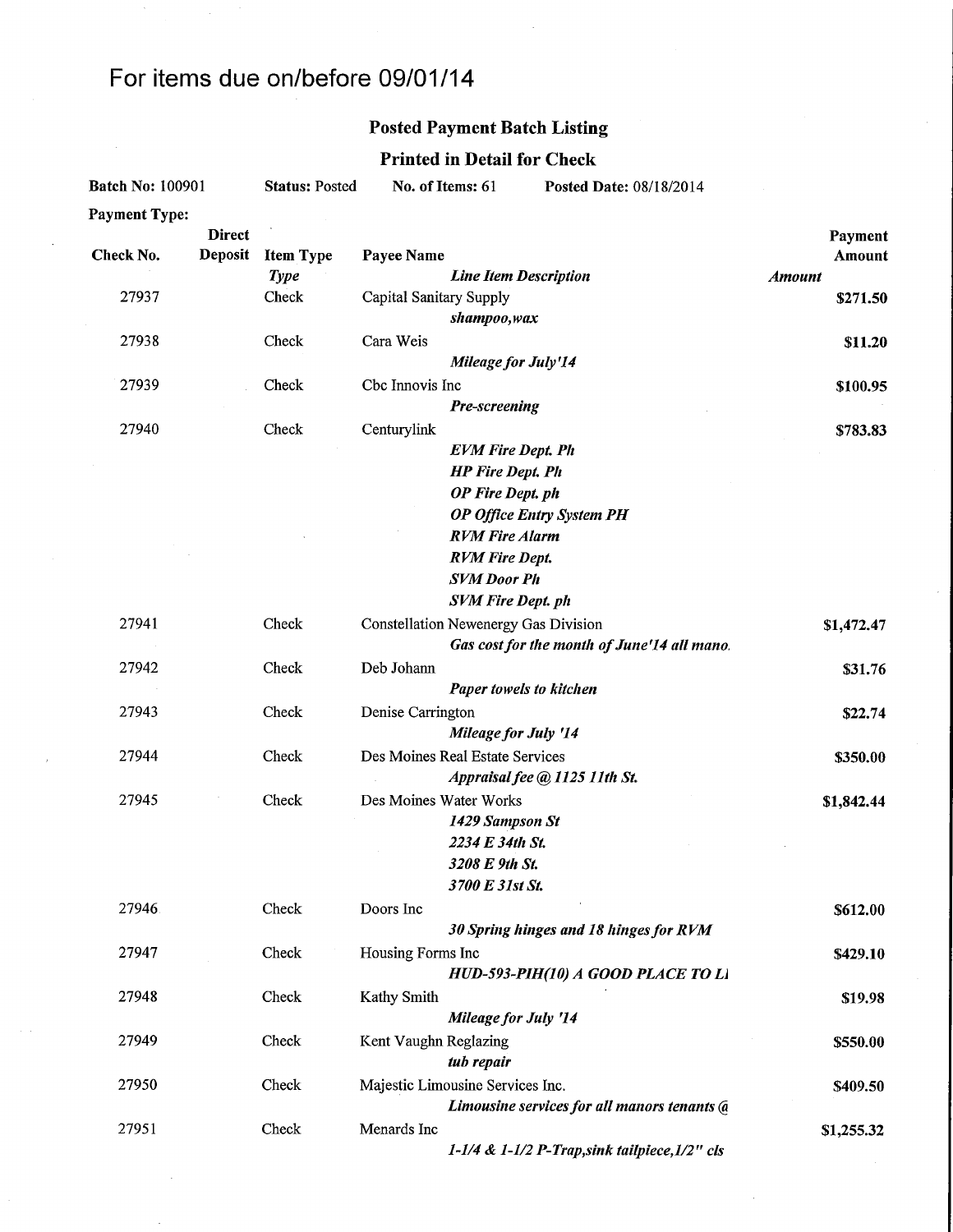$\sim$ 

Status: Posted

 $\hat{\mathcal{A}}$ 

| <b>Payment Type:</b> |                |                  |                                          |               |
|----------------------|----------------|------------------|------------------------------------------|---------------|
|                      | <b>Direct</b>  |                  |                                          | Payment       |
| Check No.            | <b>Deposit</b> | <b>Item Type</b> | Payee Name                               | Amount        |
|                      |                | <b>Type</b>      | <b>Line Item Description</b>             | <b>Amount</b> |
| 27951                |                | Check            | Menards Inc                              | \$1,255.32    |
|                      |                |                  | cabinets,countertop,sink                 |               |
|                      |                |                  | drywall drywall mud, screws, tape, misc. |               |
| 27952                |                | Check            | Midamerican Energy                       | \$258.75      |
|                      |                |                  | 1404 10th St.                            |               |
|                      |                |                  | 1428 E 15th St.                          |               |
|                      |                |                  | 1429 Sampson St.                         |               |
|                      |                |                  | 1525 4th St.                             |               |
|                      |                |                  | 3101 Fleming Ave.                        |               |
|                      |                |                  | 3108 Seneca Ave.                         |               |
| 27953                |                | Check            | Midwest Professional Staffing, LLC       | \$984.64      |
|                      |                |                  | PPE 07/06/14 for Diane Hansen            |               |
|                      |                |                  | PPE 08/03/14 for Diane Hansen            |               |
| 27954                |                | Check            | Miller's Hardware                        | \$22.98       |
|                      |                |                  | door knobs                               |               |
| 27955                |                | Check            | Remedy Intelligent Staffing              | \$595.84      |
|                      |                |                  | PPE 08/03/14 for Sandra Konkler          |               |
| 27956                |                | Check            |                                          |               |
|                      |                |                  | Theresa Noe                              | \$18.48       |
|                      |                |                  | <b>Mileage for July '14</b>              |               |
| 27957                |                | Check            | Polk County Recorder                     | \$12.00       |
|                      |                |                  | Release for 2015 E 24th St.              |               |
| 27958                |                | Check            | Preferred Pest Control Inc               | \$7,965.00    |
|                      |                |                  | Advion Cockroach Gel Bait @ 3029 Indiana |               |
|                      |                |                  | Install rodent control @ HP              |               |
|                      |                |                  | Install rodent control @ RVM             |               |
|                      |                |                  | Install rodent control at OP             |               |
|                      |                |                  | Temp-Air bed bug treatment @ RVM         |               |
|                      |                |                  | Temp-Air bed bug treatment @ RVM         |               |
|                      |                |                  | Temp-Air bed bug treatment @ RVM #603    |               |
|                      |                |                  | Temp-Air bed bug treatment @ RVM #605    |               |
|                      |                |                  | Temp-Air bed bug treatment @ RVM #621    |               |
|                      |                |                  | Temp-Air bed bug treatment @ RVM #623    |               |
|                      |                |                  | Temp-air bed bug treatment (a) RVM #822  |               |
|                      |                |                  | Temp-Air bed bug treatment @ RVM #923    |               |
|                      |                |                  | Vendetta cockroach gel bait @ EVM        |               |
|                      |                |                  | Vendetta cockroach gel bait @ SVM        |               |
| 27959                |                | Check            | Security Locksmiths                      | \$79.60       |
|                      |                |                  | rekey                                    |               |
|                      |                |                  | rekeys, lube                             |               |
| 27960                |                | Check            | Smith's Sewer Service                    | \$70.00       |
|                      |                |                  | Labor to clean sink line @ RVM           |               |
| 27961                |                | Check            | Lynette Springer                         | \$22.96       |
|                      |                |                  | Mileage for July'14                      |               |
| 27962                |                | Check            | Sundberg Co                              | \$17.06       |
|                      |                |                  | fridge light switch                      |               |
| 27963                |                | Check            | Zeller & Associates L.C.                 |               |
|                      |                |                  |                                          | \$120.00      |